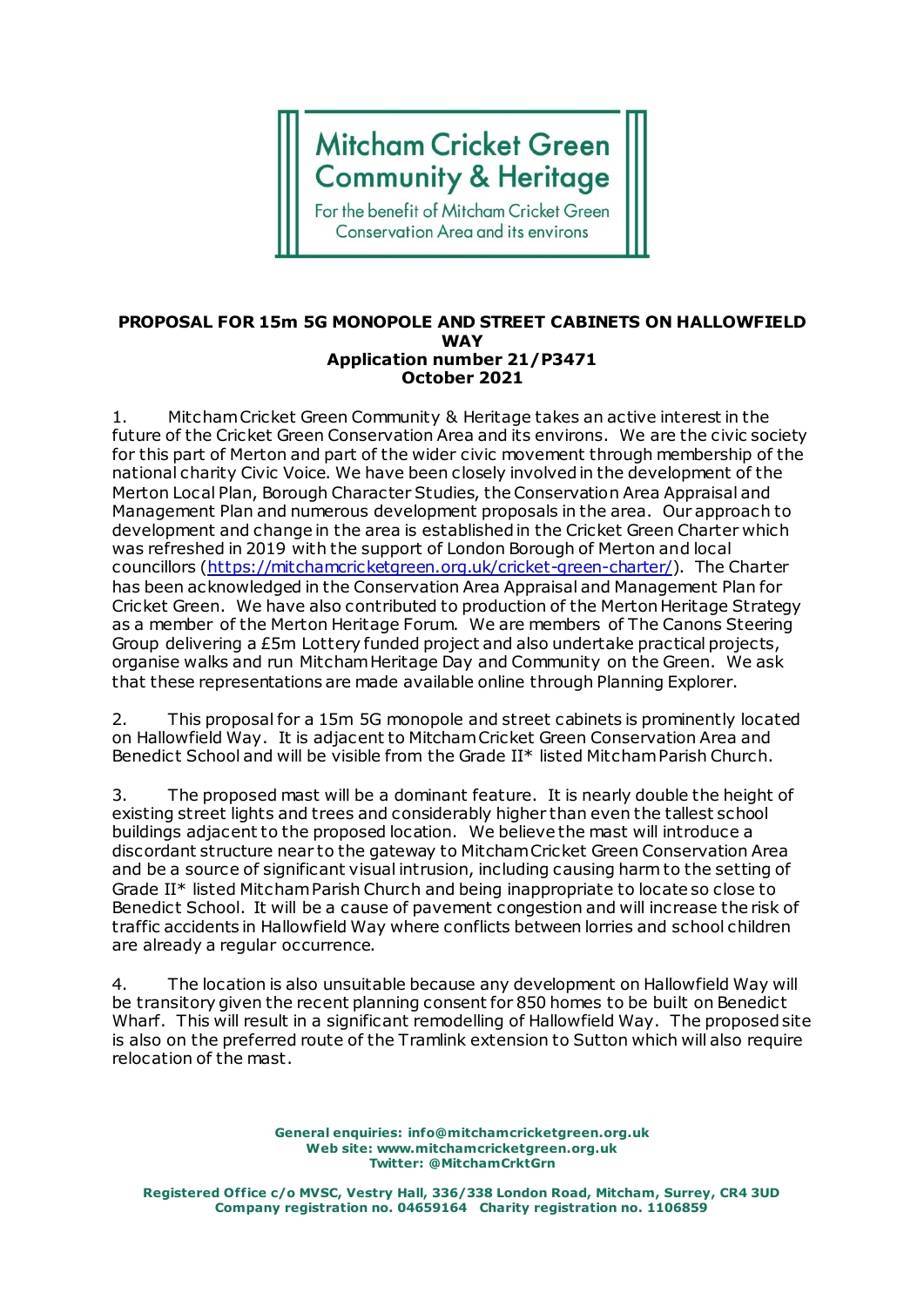5. There is no confidence in the application details provided. They are riddled with inaccuracies even down to the proposal being wrongly located:

(a) Confused consultation – it is stated both that "*The identification of this location follows pre- application discussion with your Department"* and that *"No"* assistance or prior advice been sought from the local authority about this applic ation. Both statements cannot be true. It is also stated that the applicant has consulted neighbours and the local community about the application when no such consultation has occurred. The provision of meaningless additional detail about the consultation referencing a nature conservation designation - "*Please refer to SSSI*" – adds to the confused approach.

(b) Residential location - the applicant acknowledges the amenity impact of the development in a residential area by stating that:

*"The area is residential in nature and to address any potential residential amenity issues as much as possible the proposed monopole and associated equipment has been placed in close proximity to commercial uses."*

The chosen location is in reality between Benedict School and housing along Church Path. It is distant from and not in *"close proximity to"* commercial uses and the majority of the land currently in commercial use at the far end of Hallowfield Way on Benedict Wharf has planning permission for residential development.

(c) Phantom lighting columns - the applicant states that the site has been:

*"selected to minimise visual impact upon the street scene by integrating with the existing street furniture, having similar vertical lines and overall appearance to the numerous street lighting columns in this area"*

In reality there are very few lighting columns along Hallowfield Way and the mast will be an alien feature.

(d) Wrong location - We find it beyond extraordinary that the applicant is unable even to identify the proposed location for the mast correctly. The application details state "*Option 1 (red marker) – This is the option identified in this application.*" In fact Option 1 (red marker) shows the location of the mast in Miles Road adjacent to Mitcham Parish Church that has been rejected (Planning Application reference 21/P1443). The application is further south and on a different road.

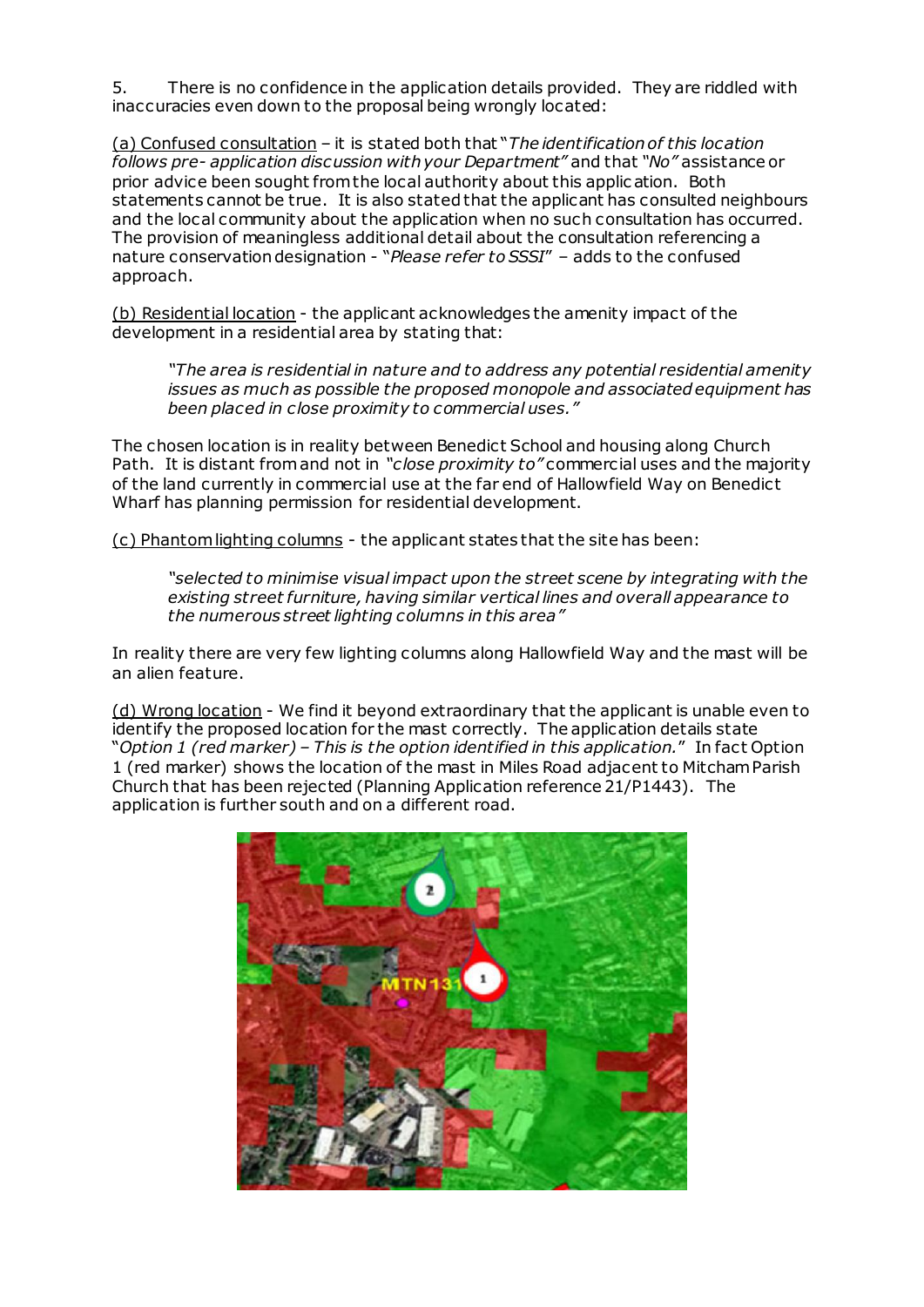8. The application should not be determined. It should be rejected on grounds of being supported by inadequate and inaccurate information. This should be corrected and a new application submitted for determination.

9. We believe there are preferable and suitable locations for a 5G mast. The application is outside the cell search area (shown in red). This provides further evidence that the "*extremely small, constrained search area for this cell*" is not as small or constrained as has been presented. This offers more flexibility in site location. There are alternative and less damaging sites available even within the area of search, including within designated industrial areas, and the applicant has not provided reasoned justification for the chosen site on the basis of any published assessment of alternatives.

10. Additionally, the information presented relates only to the applicant's own sites and it fails to provide any details on the discounted options D1-D7. As a result they cannot be independently assessed. It is notable that option D7 in Hallowfield Way is rejected in the site selection process as being "*Discounted due to insufficient pavement width"*. We agree, especially given the impact of heavy good vehicles parked along the length of Hallowfield Way providing further obstruction and the sensitivity of the location outside a school. Yet this rejected location is the site now under consideration.

11. The applicant's approach does not address the National Planning Policy Framework's expectation that "*the sites for such installations, should be kept to a minimum*" (para 113), including by sharing. The National Planning Policy Framework also states that "*for a new mast or base station, evidence that the applicant has explored the possibility of erecting antennas on an existing building, mast or other structure*" (para 115) should be provided. There is no evidence of the necessary exploration. The applicant only provides information on there being no appropriate location for a *"greenfield mast"* option and provides no evidence for even this assertion. Nor is there any evidence that 5G provision cannot be provided on an existing structure. Mitcham Parish Church is a local example of where telecommunications apparatus in its tower supports high quality communications in a manner sympathetic to the historic environment.

12. We are also concerned by the applicant's pre-emptive action in undertaking streetworks even before determination of this application and look to Merton Council to undertake appropriate enforcement action.